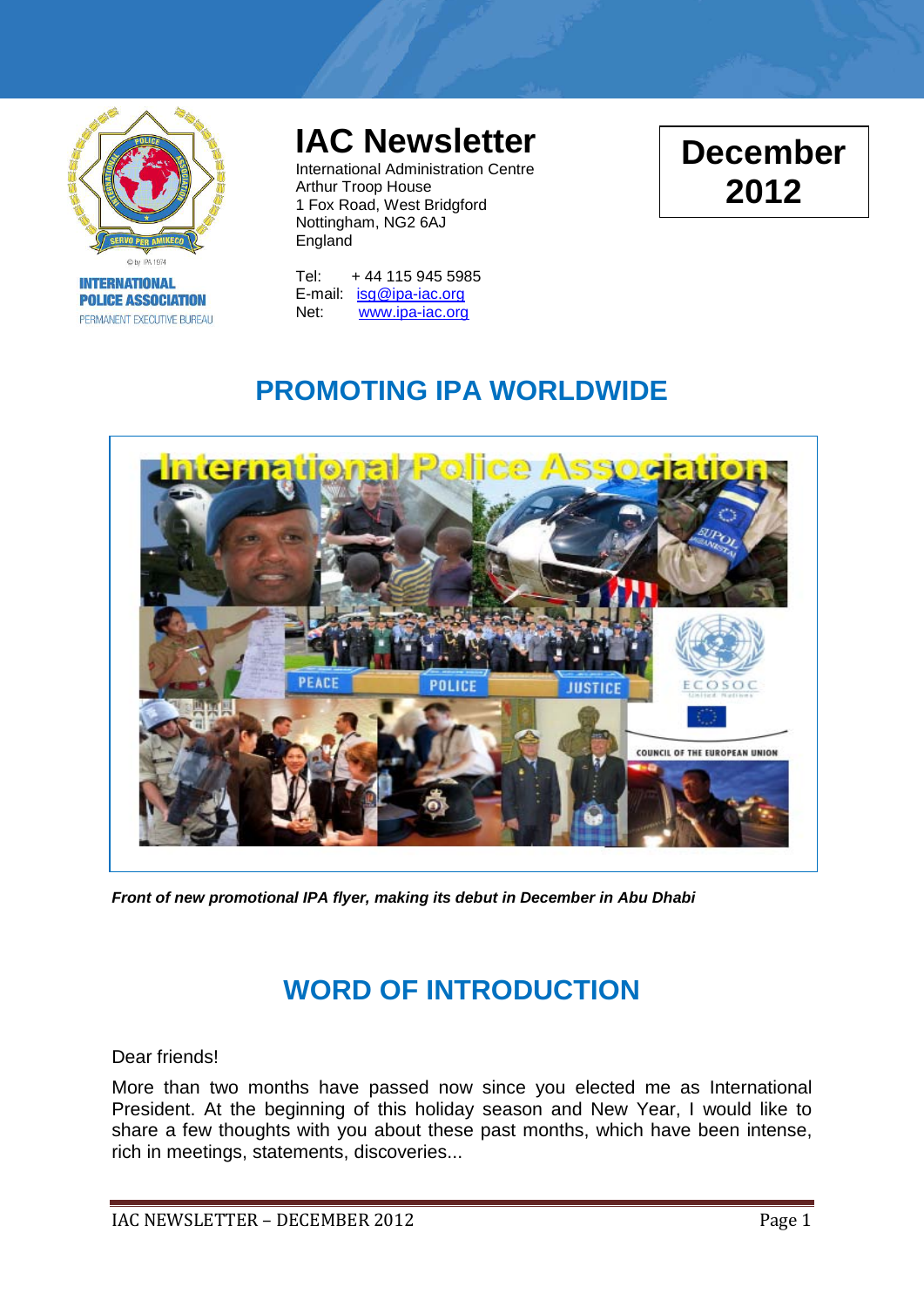As I have had the opportunity to say on many occasions, the reason we are all here today, united under the banner of the IPA, is because over 60 years ago Arthur Troop demonstrated vision, idealism and charisma. He founded our association on the basis of principles as essential as friendship and service. It is because other visionaries who shared the same ideals worked fervently that our association has thrived to its current status, recognition and importance.

However, it is not because our association has now reached such an honourable age that we must stop and contemplate the path behind us. While this path has led us this far, the road continues and our role today is not only to ensure compliance with the principles which we have inherited, but also to show vision for future generations.

I felt, in contact with many individuals and sections, the call for a second wind, for beneficial changes, and major adaptations for the generations of today and tomorrow. I met people who were motivated, full of ideas, working as volunteers, and eager to contribute. Some former structures should be reviewed and rejuvenated. I often use this image; the IPA should not be like a computer that has not been updated, running the risk that its programmes do not reflect reality!

Starting with the way the international structures work! The Permanent Executive Bureau, which will meet soon, is fully aware of this. The "Wish list" prepared by delegates is also very expressive regarding the current needs and changes. It is in this spirit to evolve the IPA and to keep it young, dashing and attractive, that the PEB, together with the sections, will work in the coming years, because it is not a task delegated to a committee, but a gesture of solidarity within the whole IPA family.

I will not go into detail here, but here are my three wishes:

- Peace in the IPA! Too many internal fights divide some sections, too many misunderstandings take on such an importance that they interfere with the proper development of the IPA. Do not trample our motto. Service through friendship leaves no room for grudges, jealousies, intrigues of any kind. How will we ever attract and recruit new members if our own image is not consistent with our principles? Pick the right fights. Fighting for our rights will never grant us the right to fight.

-Be cautious of official positions kept too long and the dangers of "clubism"! The IPA is not lacking doers and builders. While their vision may be sometimes different from what has always been accepted, beware of the dangers of single thought! Give a chance to builders, young people who will bring new ideas and are willing to do the work. Do not cling to office, but to the IPA.

- Discuss the IPA, live IPA around you. There are so many people; friends of our association who wish to take part in it, who demonstrate motivation for our cause sometimes more marked than many of our members. Take their example and no doubt such an influence will lead new members to us. The IPA is not limited to events. The IPA is primarily a way of being and living within our organisation. IPA is the integration of principles that can therefore encourage many to join us.

My friends, the IPA has huge potential. Let us restore our image, our motivation and sail out to conquer the world. We have an important message to convey, a message of peace and hope, and we must strengthen our ranks in compliance and consistent application of our motto Servo per Amikeco.

Do not forget in our thoughts all the friends who have left us and our members who are suffering.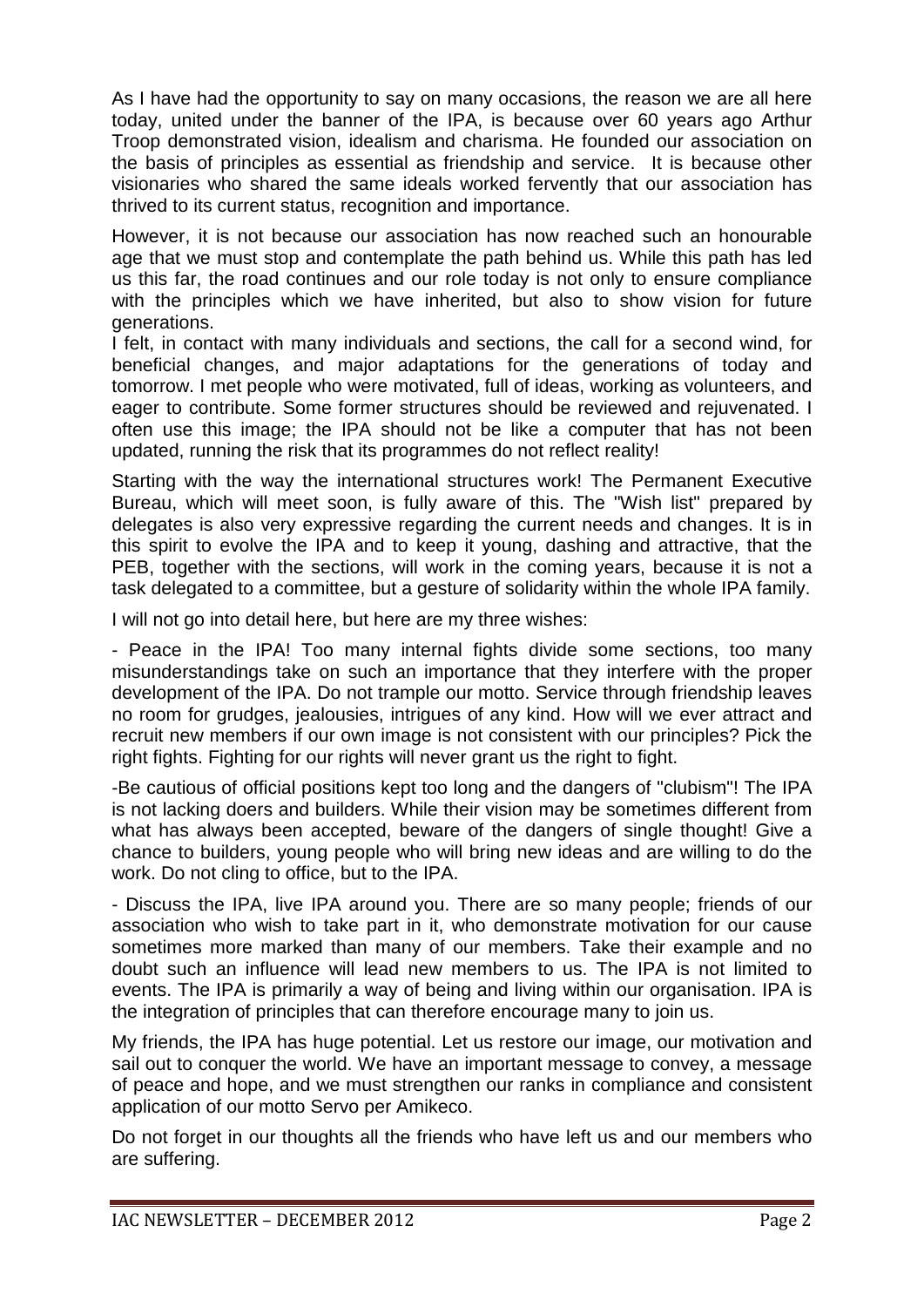I hope the approaching holiday season generates many gestures of solidarity and generosity and may this guide us to a new year in which I wish you happiness and prosperity.

Long live the IPA.

With all my friendship

*Pierre-Martin*

### **AROUND THE WORLD**

### "NEW" NATIONAL PRESIDENTS

**IPA USA**



My thanks to everyone for the congratulations on my election. I cannot express what a pleasure it is to serve as the 12th president of the US Section as we enter our 51st year in the IPA. The new board of the US Section is a very professional, hardworking group and it is an honor to represent them. We realize the need to reach the younger officers and a lot of our efforts will be working towards that goal. We are already looking for benefits that we can add for our members. It is my intent to partner with existing organizations when possible such as the Fraternal Order of Police, Blue Knights and International Chiefs of Police.



I would like to see the US section play a bigger role in the

International organization and we support a meeting of all the IPA sections in the Americas; North, Central and South. We need to work together at every opportunity. I would hope that all the sections could work together with the PEB to develop a full length DVD on the history of the IPA that could also be used for promotional use.

The US section plans on holding a travel event each year that will assist our members from around the world to visit our section. We also hope to organize our members for group visits to other sections. We also are actively looking for a location to display the police uniform collections and IPA collections of our members. I look forward to working with the PEB and the other sections.

"Servo per Amikeco!"

*Kevin GORDON*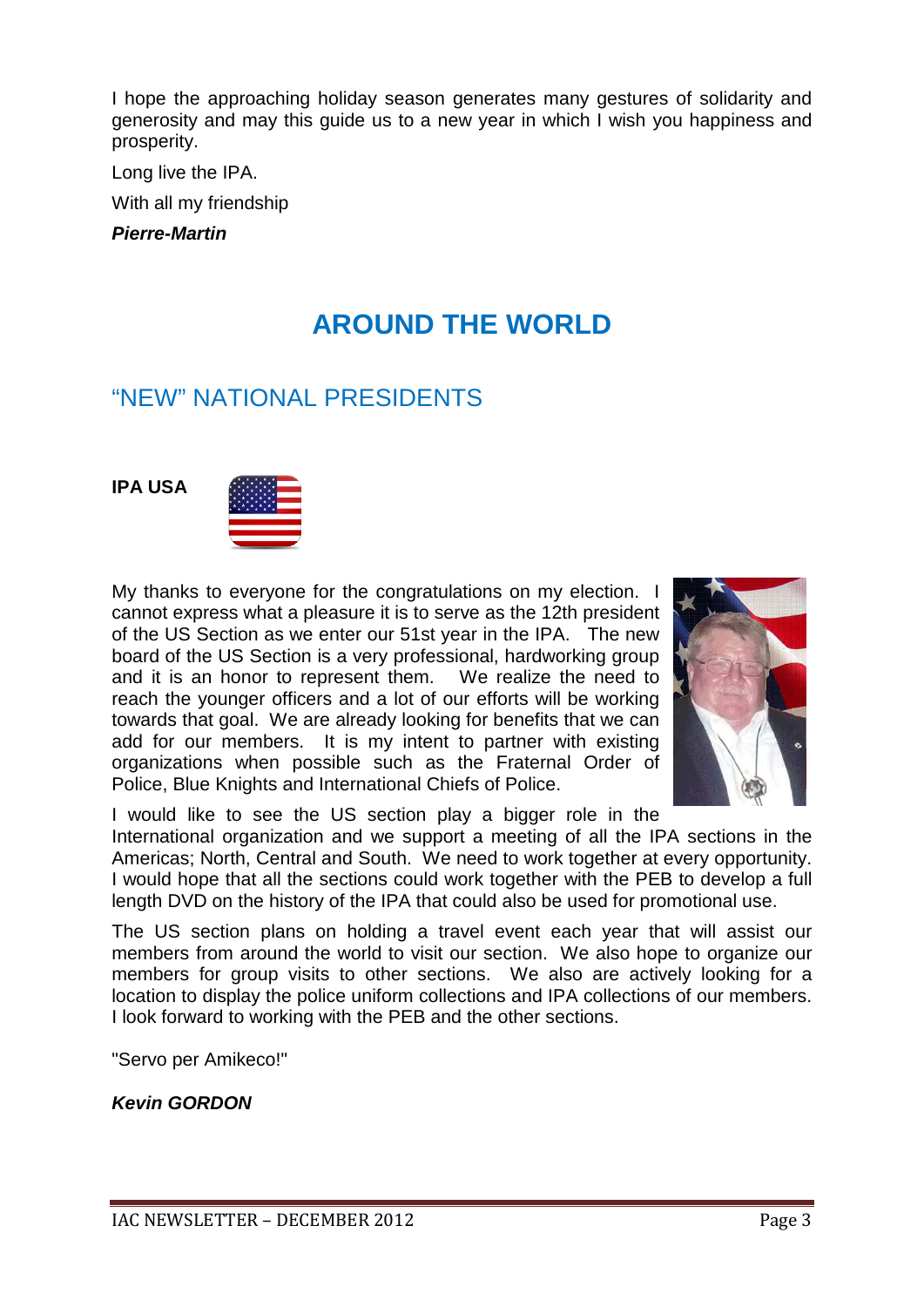**IPA HUNGARY**



The most important concepts about the future of the IPA Hungarian Section

In the next years there will be a number of tasks in front of us, which we have to carry out with common power, with support of the members and the presidency that the activity collective of the IPA Hungarian Section shall work with the same former enthusiasm, like at its establishment 20 years ago.

One after the other:

- we have to look at questions and identify faults,

- we have to establish more considerable and active collaboration between the membership organizations,

- we have to order and harmonize our available relations with the professional leadership of the police and the public order,

- we have to become more involved in the international side of the IPA and more active as a unified section,

So we can bring the young colleagues nearer to the ideas of Arthur Troop,

- through the competitions we have to increase the opportunities of the Hungarian Section,

- we have to keep in view the importance of the promotion of the tradition.

- we have to raise the possibilities of the meetings between the members of the IPA also within the Hungarian Section, for instance to revive the National Meetings of the Members of the Hungarian IPA.

There will be a number of other concepts too during the next three years but the above mentioned ones are the most important tasks for the Section. I think you can carry out succesful work only if you have the supporting power of the members of the organization.

My aim is to serve in an honourable way and to serve the IPA.

Servo per amikeco

*Tamás Dr. Simon*

### IPA BELGIUM OBITUARY

It is with deep sadness that we have to inform you of the death of Rudy van Oeteren, assistant treasurer of IPA Belgium.

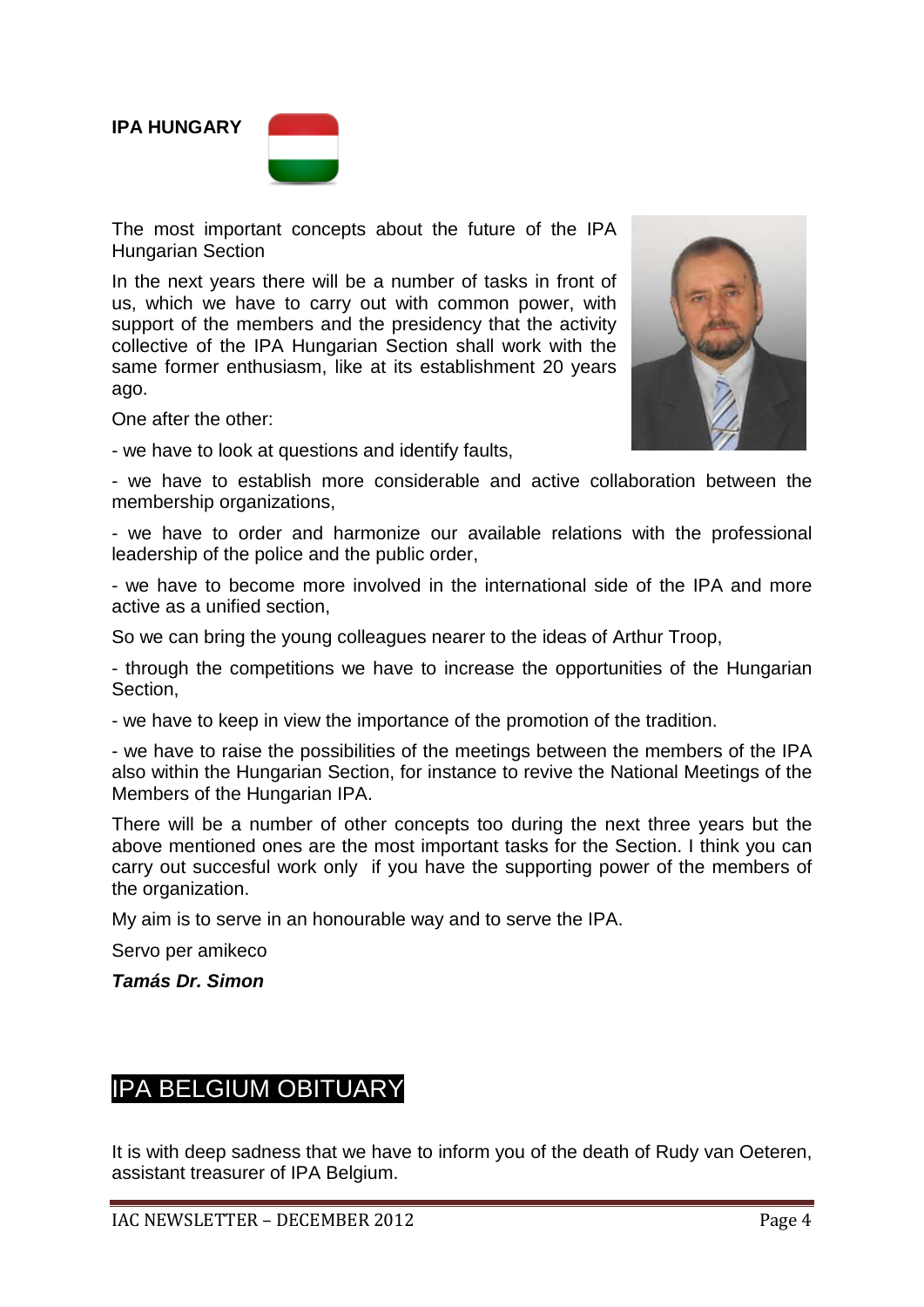

Rudy died unexpectedly at the age of 71. He had been an IPA member for 49 years and participated in many IPA events.

He carried out a variety of tasks for IPA Belgium and will be remembered for his great enthusiasm and energy for the IPA.

His funeral took place on Friday 9 November 2012.

### 29th ANNUAL CONGRESS OF THE CYPRUS SECTION

Between 01-04 November, 2012, the 29th Annual Congress meeting of the Cyprus Section was hosted by the Famagusta IPA Region in the summer resort area of Protaras near Paralimni.

The Congress was attended by the 1st International Vice President Mrs Gal Sharon and Delegations from Greece, Israel, Russia, Poland, Italy and Portugal. In addition it was attended by the National Executive Committee of the Cyprus Section and the National Council which is constituted by the chairmen of the six Regions, the Secretaries and Treasurers.



*Participants of the IPA Cyprus 29th Annual Congress*

The meeting was chaired by the President of the Section Michael Odysseos, who addressed the foreign Delegations. Gal and the head of each Delegation responded to my address and wished every success to our Congress.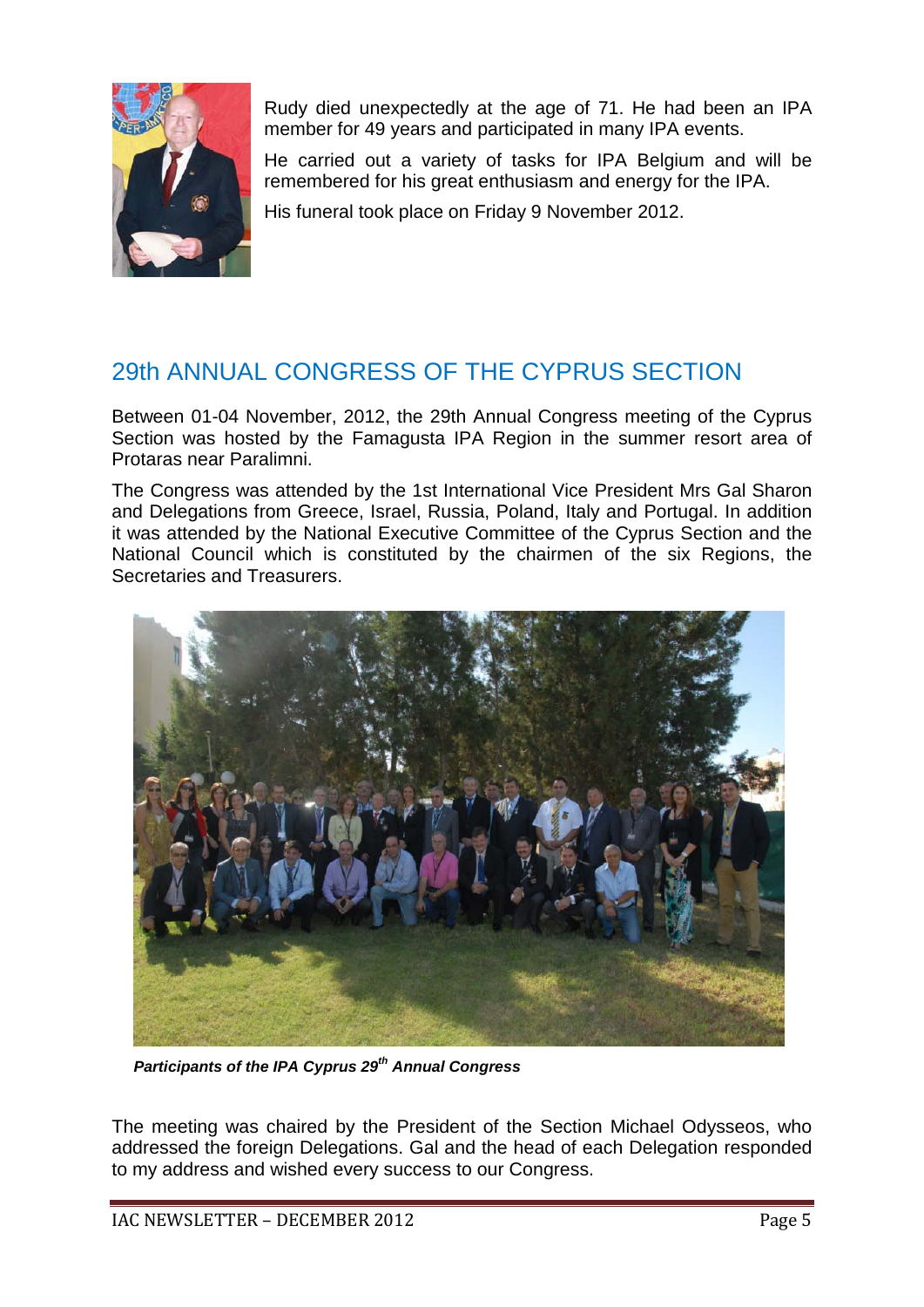The following items were discussed:

- a) Promotion of the IPA to increase membership
- b) International Youth Seminar 2013
- c) IPA Seminars in Gimborn
- d) International IPA Seminars
- e) International Celebrations
- f) Feedback of the XX IPA World Congress in Eilat
- g) Scholarships
- h) Cyprus website- upgrade

On Friday night, 02.11.12, there was a Gala Dinner which was attended by 300 people, among them were the local Authorities, the Police Authorities, prominent people, IPA Members and others.

Generally speaking the meeting was successful.

#### *Michael Odysseos*

### IPA CANADA VISITED BY IP

We were honored to host Mr. Pierre-Martin Moulin in the province of Québec from October  $28<sup>th</sup>$  to November 10<sup>th</sup> 2012. Pierre-Martin and a colleague Greg Epiney were on a work related visit to Québec city to attend an International conference.



*Gala Dinner in Montreal – Cheque handed by IPA to a charity association*

We took the opportunity to host Pierre-Martin at a few IPA events while he was on our continent.

On October 29<sup>th</sup> he attended the annual regional president's dinner at Brossard Qc (region 15) where National Vice President Denis Nadeau, the three Québec regions' presidents, Mr. Gilles Théberge, Christian Parent and Gaston Allicie as well as many members heard our new International President's views on IPA and where we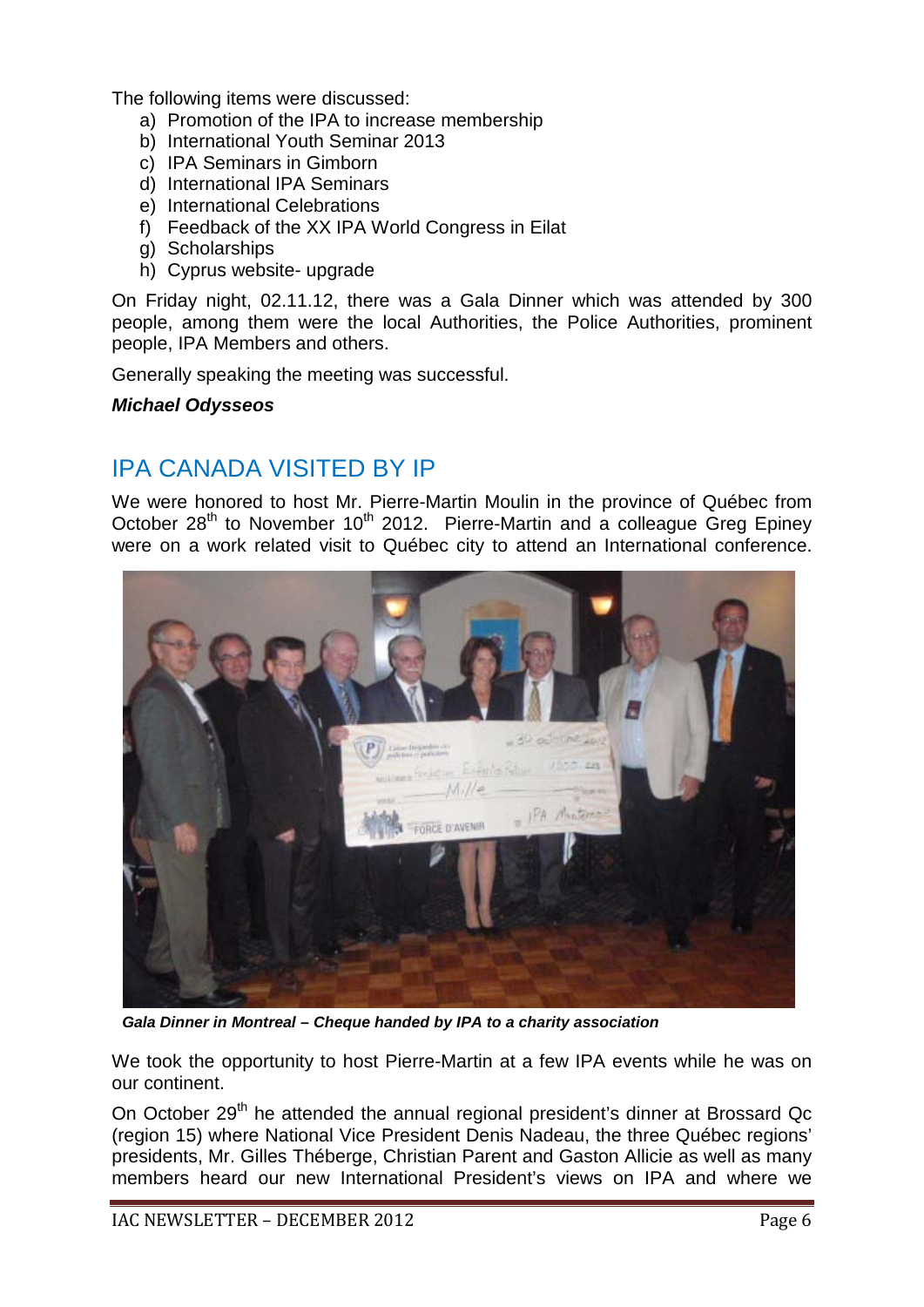should go as a universal family. The audience was captivated as his words were very pertinent to what members believe IPA should be heading in the near future to progress and interest young members to join our organisation. On November  $2^{nd}$ IPA region 8 Québec city hosted again Pierre-Martin in the Old City.

We unanimously want to thank Pierre-Martin for taking some of his precious time to meet with our members in this part of the world. The last time an International President came to Canada was at the World Congress in June 1997 in Québec city. Needless to say this last occasion was seen as a privilege to all of us.

On November 10<sup>th</sup>, Pierre-Martin proceeded to attend the IPA USA's 50<sup>th</sup> anniversary celebrations in Washington DC USA. Again his presence was appreciated and his attitude was seen as a great motivation to all IPA members in North America. Fourteen Sections were represented at these festivities, the presence of the New International President was seen as a great sign of respect by IPA's PEB. Thank you for your visit Pierre-Martin. Your presence and your attitude will be remembered.

#### *Denis Nadeau*

*Vice President IPA Canada and IIC Member*



### IPA USA 50<sup>th</sup> ANNIVERSARY CELEBRATIONS

The IPA USA's 50th anniversary was a great success and a wonderful event enjoyed by all. Over 200 members and guests from 16 countries enjoyed the company of old and new friends. The Chairman of the 50th event, 1st VP Steve Livingston, did a fantastic job as did all our volunteers.

*Flag Ceremony at Fort McHenry*

The group visited several museums as a group including the Spy Museum and the Crime Museum. A very moving event at the National Law Enforcement Officers Memorial was held to honor the 19 IPA US members who have been killed in the line of duty. The attendees had one day to go their own way and then as a group visited the National Memorial site of Fort McHenry in Baltimore. Fort McHenry is the site of the battle that resulted in the Star Spangled Banner, our national anthem.

Each evening there were attendance prizes, silent auctions, dinner and hospitality. Hospitalities were provided by the US Regions of the Midwest, the Eastern Regions and the Western Regions.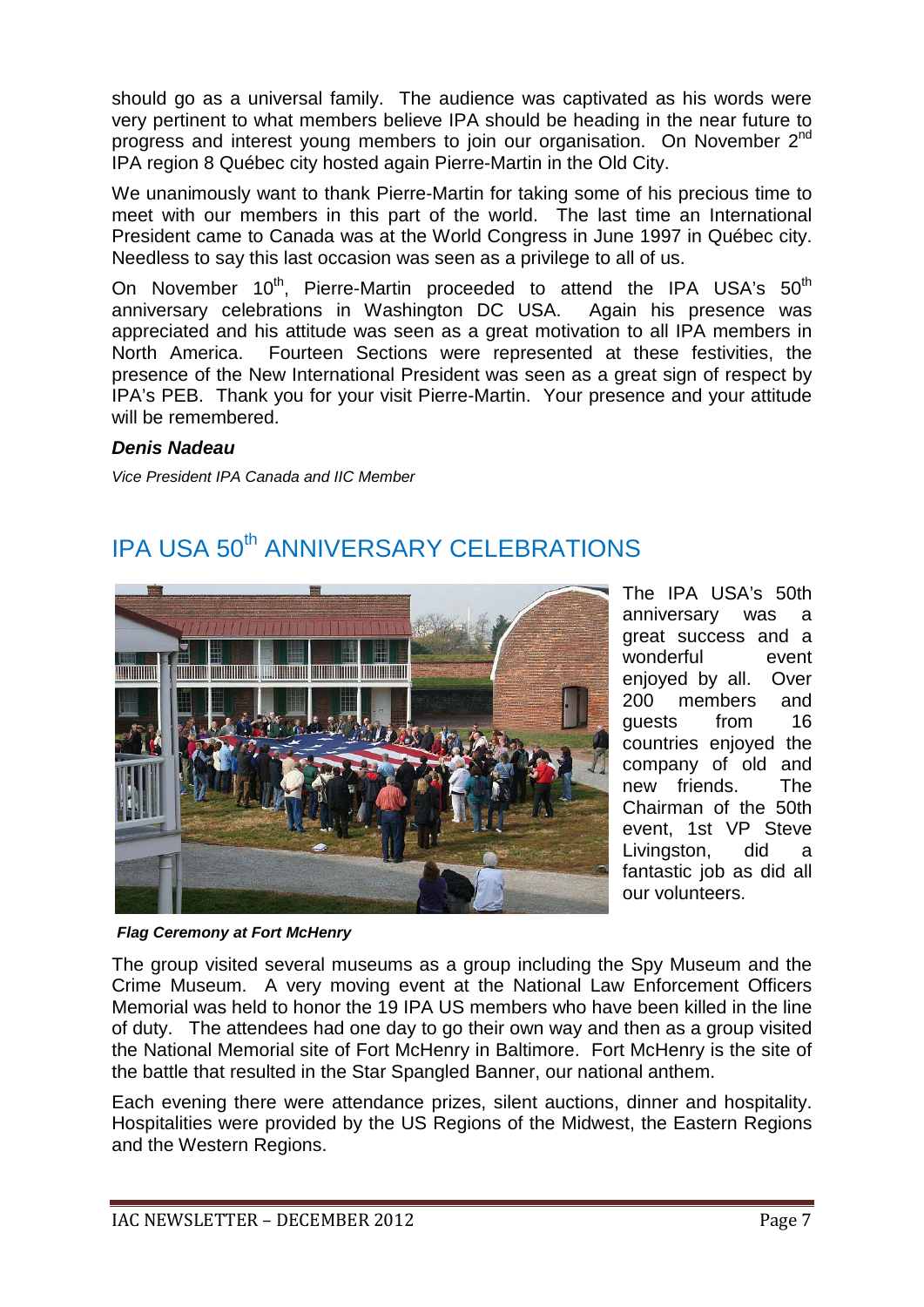International President Pierre-Martin Moulin provided an opening talk and Rev. Charles Wright, the founder of the Canadian section and co-founder of the US section, attended as our honored guest speaker. Rev. Wright summed up the feelings of many in his comment "over the past 52 years I have attended many similar IPA functions where my dear old friend Arthur Troop had been present. But none of these could match the hospitality and friendship present at your meeting, and the kindness you and your members showed me and to the members of the Canadian Section who were present-it was magnificent."

#### *Kevin Gordon,*

*President IPA USA*

### SALUTE TO A HERO!

IPA USA's  $50<sup>th</sup>$  anniversary celebrations gave us the opportunity to rediscover a hero, founder of IPA Canada and co-founder of the US Section.

Reverend Charles Wright, from London, Ontario Canada brought IPA to North America through his friendship with Arthur Troop. Charles was born on Shaftesbury Ave. near Southchurch Park, U.K. in July 1925. In 1951 he, his wife (Dorothy) and their two sons immigrated to Canada. He was a police officer on the London Ontario Police Service until his retirement in 1983. During that time he founded their revolver club and their retiree's association. He became an Anglican minister in Ontario in 1987 and padre to a wing of the Royal Canadian Airforce Association.

He has been decorated by many organisations through the years for his dedication and service to people....including IPA members. He received the Sovereign Order of St. John of Jerusalem and most recently on Oct. 14, 2012 received the Queen Elizabeth II Diamond Jubilee Medal.



*Rev. Charles Wright with members of IPA Canada and the IP*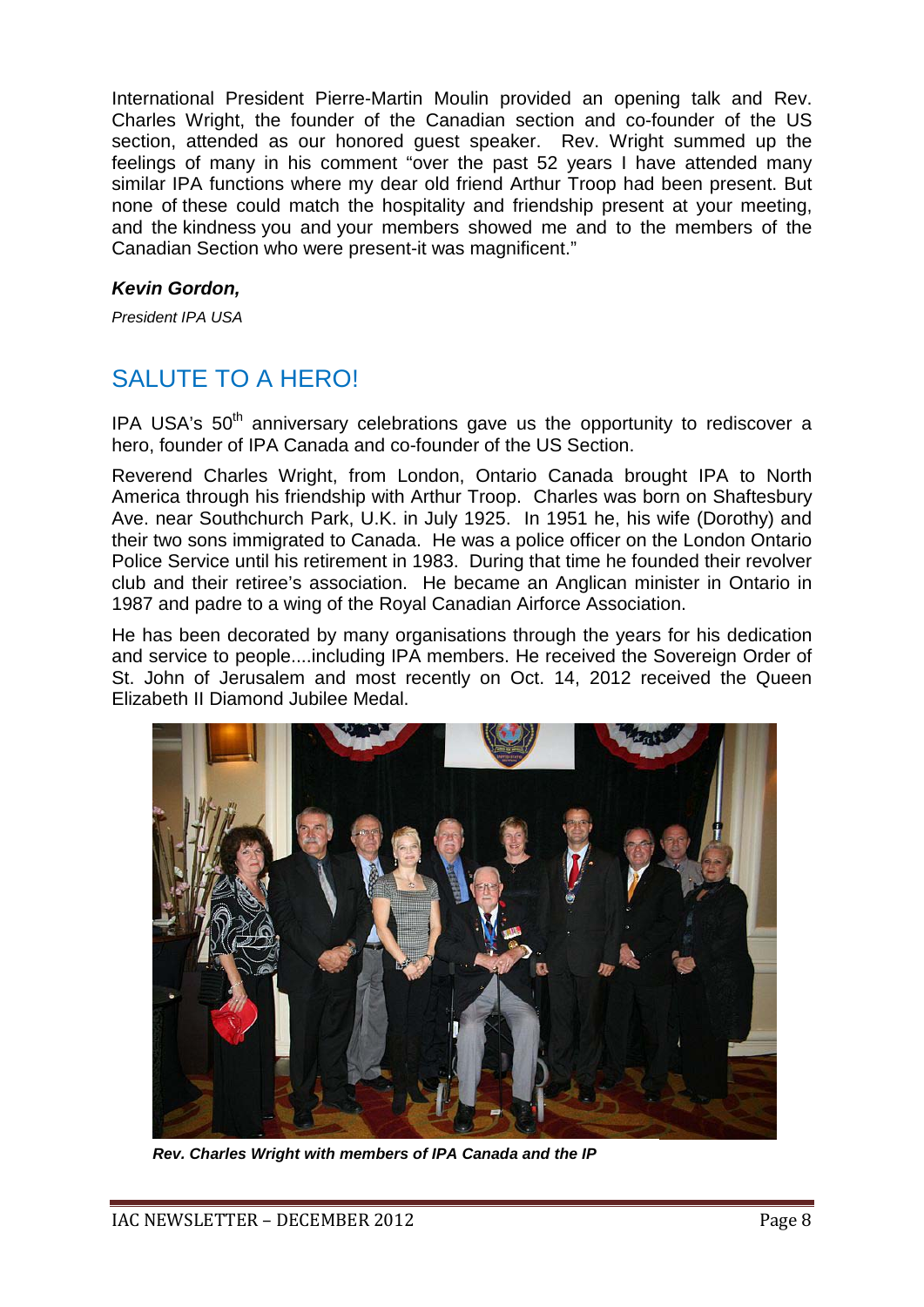Charles was invited to Washington DC for the American Section's  $50<sup>th</sup>$  anniversary celebrations where he was the guest speaker at the closing banquet on November  $12<sup>th</sup>$ . Reverend Charles gave us a detailed history lesson about the foundation of IPA USA. Through his contacts in Toledo Ohio, he organised and guided the founding committee with Mr. Harold Litwin who became the official founder of the American Section.

We want to thank Rev. Charles Wright for his dedication to IPA and showing us the true meaning of its motto 'Servo Per Amikeco'.

We would also like to thank the American Section for inviting Charles to their festivities. It was an honor we are sure he will never forget. The friendship between our two sections is everlasting.

Servo per Amikeco!

#### *Denis Nadeau*

*Vice President IPA Canada and IIC Member*

## **ON THE PEB TABLE**

### PEB MEETING NOTTINGHAM

The PEB will hold its first meeting at the International Administration Centre in Nottingham, UK on 14 and 15 December 2012. This first get-together will give PEB members the opportunity to determine the course that the IPA will take over the next 3 years and beyond.

Here is a preview of some of the issues that will feature on the agenda:

- Review of the World Congress a chance for change
- Your Wishlist for the PEB
- Appointing PEB members to liaise with IPA sections
- Enhancing the social impact of the IPA
- Transparency and communication policy
- Content of the IFC 2013
- Review of IPA official documents
- Newsletter to all : new policy and design
- Administrative information : new policy
- Job descriptions for international positions (PEB Commissions)
- International PEB and Commission commitments
- IPA international contributions
- Development and recruitment documents

The PEB is looking forward to a dynamic meeting and will share the outcome with you at the beginning of the new year.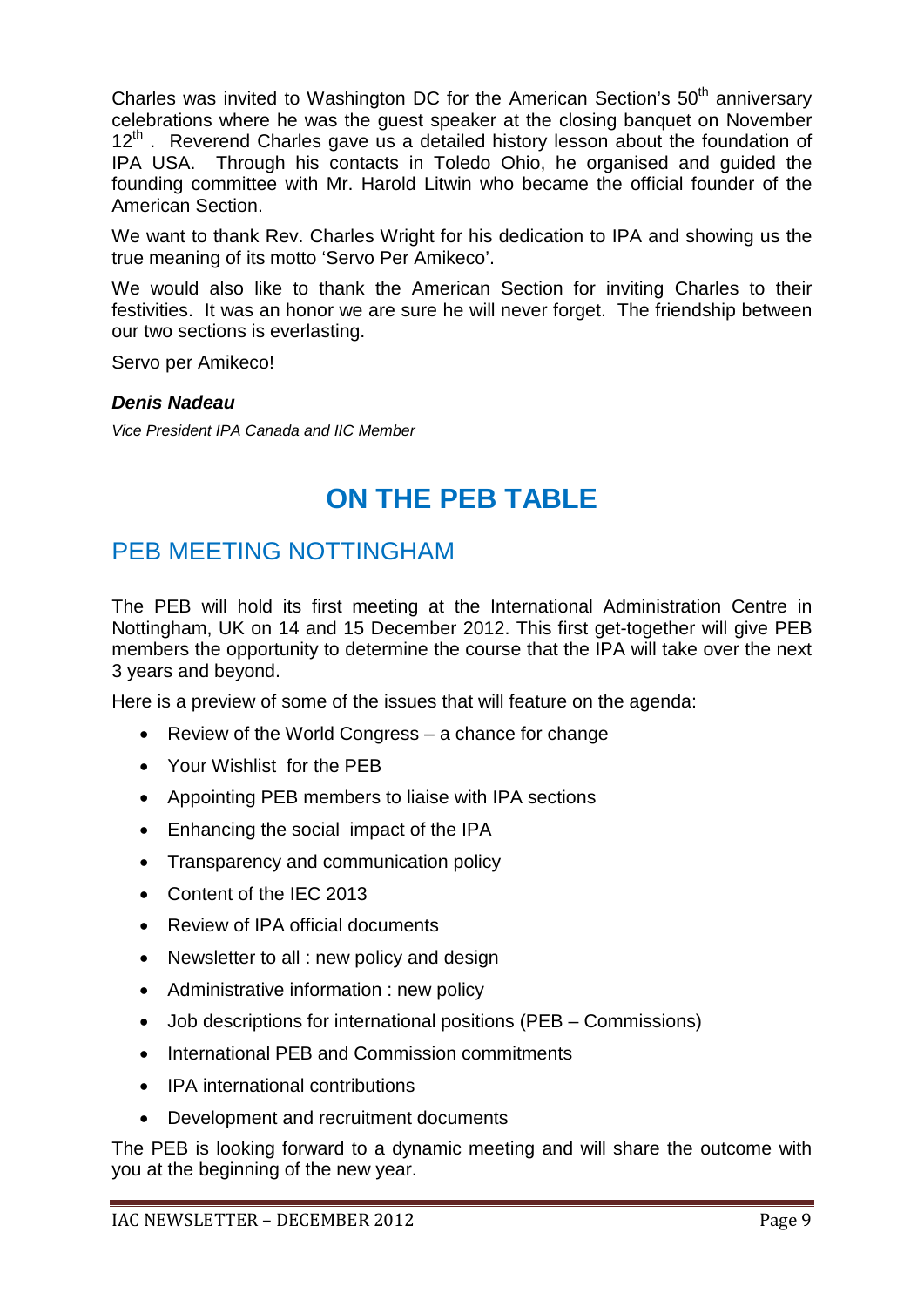### IPA - IACP: A NEW PARTNERSHIP?

While visiting the US section for their 50th anniversary in Washington D.C., I took the opportunity of holding a meeting with Mr Bart Johnson, executive director of the International Association of Chiefs of Police (IACP). This organisation is very strong and worldwide, with more than 20 000 members in more than 100 countries. I was able to explain our structure, our goals and our wish to develop synergies between the IACP and IPA.

As police organisations, we have a common interest in recruiting new members from

within the police force, and therefore developing a common network seems both logical and constructive.

So now the first step has been taken, and the IPC will liaise with the contact person designated by Mr Johnson.

I would like to thank Mr Johnson for his time and I am looking forward to any future cooperation we will be able to develop between IPA and IACP.



*IP with Bart Johnson, Head of IACP*

Pierre-Martin Moulin International President

### ABU DHABI - PROMOTING IPA WORLD-WIDE



*Detail from Flyer*

IPA-UK member Jonathan McCauley is one of the organisers of the 5<sup>th</sup> Biennial International Conference of the Virtual Global Task Force (VGT), an international alliance of law enforcement agencies working together to prevent and deter online child abuse.

The theme of the conference, held in Abu Dhabi from 11-13 December 2012, will be 'International Collaboration: An Enabler for Prevention'.

Jonathan contacted the IPA as he realised that the conference provided a great opportunity to promote our organisation. Delegates from around the world are expected to attend the VGT conference, enabling the IPA not only to create interest in our association on a large scale, but also to recruit members from new shores.